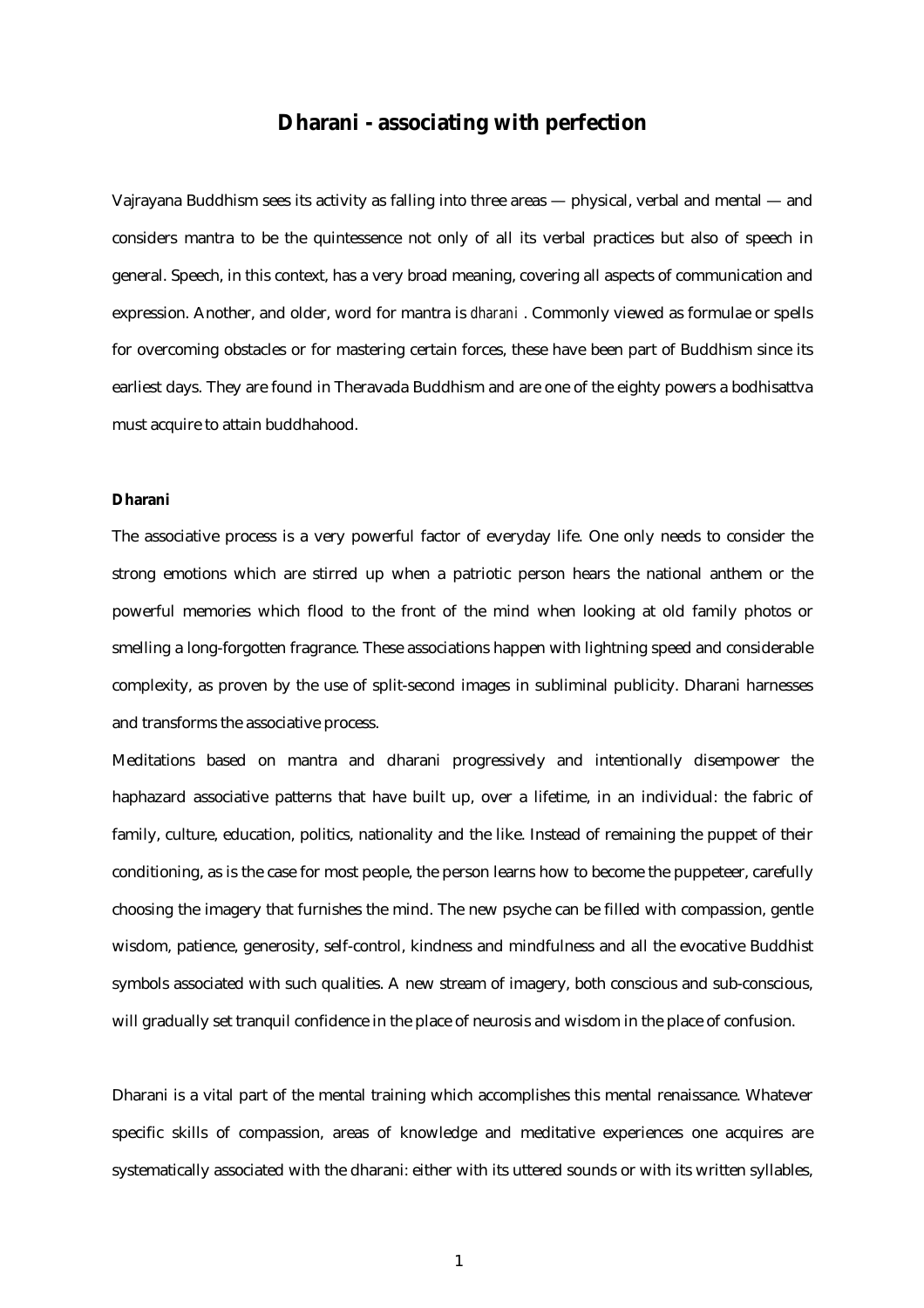known as seed syllables. As a result, whatever has been linked to the syllable will spring to mind whenever it is evoked.

The new, structured and (above all) wished-for networks created in the mind are made particularly potent through the sacred syllables of the dharani. Ordinary mnemotechnics may be relatively effective for enhancing memory but their scope is limited: they can only organise everyday conceptual information. The same is somewhat true for hermeneutic devices, such as repeating 'I am strong, I can cope' until one identifies with a stronger persona.

Buddhists believe that using the holy dharani syllables as mnemonic keys is far more powerful than these intellectual devices, because it makes a profound link with the sacred. It connects the intelligence that one is acquiring today with the vast wisdom of the buddhas and bodhisattvas. The syllables of the dharani are paving stones laid by the Buddhas, drawing one along a path of purity and into their space. There, the depth of enlightened understanding can, to a certain degree, illuminate a person through the power of interdependence created by the dharani. Thus it can bring one to drink rapidly from the fountainhead of their wisdom or to benefit from their inestimable protective power.

The important bodhisattva manual — the Bodhisattva Levels (*bohisattvabhumi*) — gives four classes of dharani:

- C those used for studying the dharma
- C those connected with meanings
- C mantras (see below) and
- C those for the acquisition of forbearance.

One of the earliest and most commonly used dharani was the recitation of the Sanskrit alphabet. Considered a divine language and the basis for all mantras and dharani, its letters were also used as a study index, in times when few people had access to manuscripts and when whole sections of text were learnt by heart. Also commonly recited as dharani were simple praises to the three Refuges, such as

*namo buddha, namo dharma, namo samgha hail to the Buddha, hail to the dharma, hail to the samgha*

2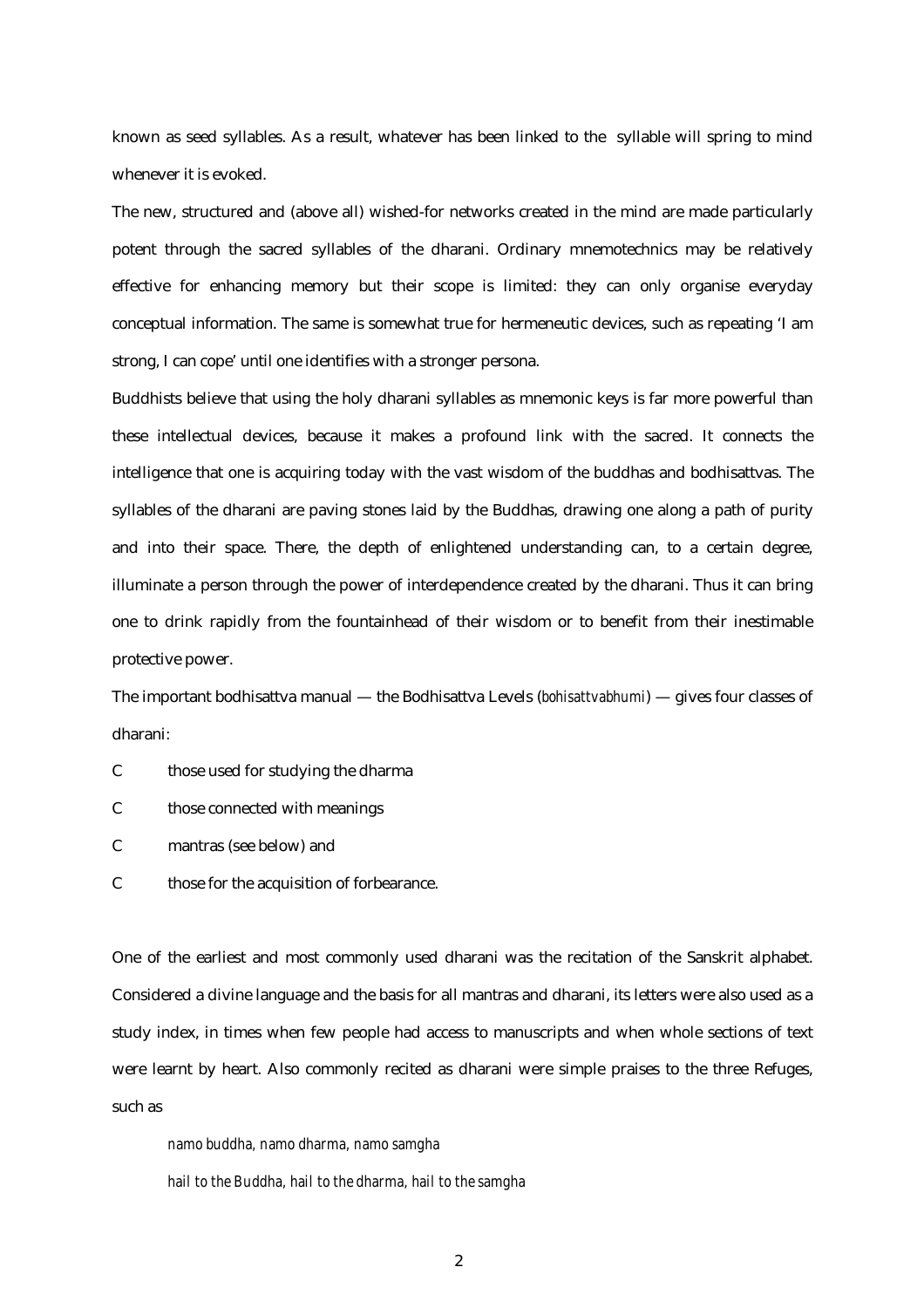used to trigger all the teachings received on these three and to recall their qualities, as is required by the refuge commitment and sought after in the 'mindfulness of the refuges' contemplations.

## **Prayer in Buddhism**

In Buddhism, prayer is not primarily a supplication addressed to an external deity but a way of training the mind, through repeating heartfelt ideas. This harnesses the spoken word to useful purpose and reduces the useless chatter of the habitual mental monologue. Nevertheless, many Buddhist prayers do appear, at face value, to be supplications to an external entity and this can seem questionable in the light of Buddhism's non-theism. The answer is simple yet profound. Ultimately there is no external entity. But relatively, for as long as one is divorced from innate perfection, the latter remains something 'other' than everyday confusion and great value comes from recognising the great gulf between these two.

Both prayer and dharani reshape the mind and bring it into focus. Prayers have the disadvantage of being wordy and being the expression of distinct chains of thought. Dharani, triggering lightning associations, are less rational and more spontaneous. By freeing the mind from its preoccupation with slowly lumbering thoughts, they allow it to be open in a more intuitive way to what is known as the 'blessing' of the buddhas and bodhisattvas, i.e. the presence of higher wisdom.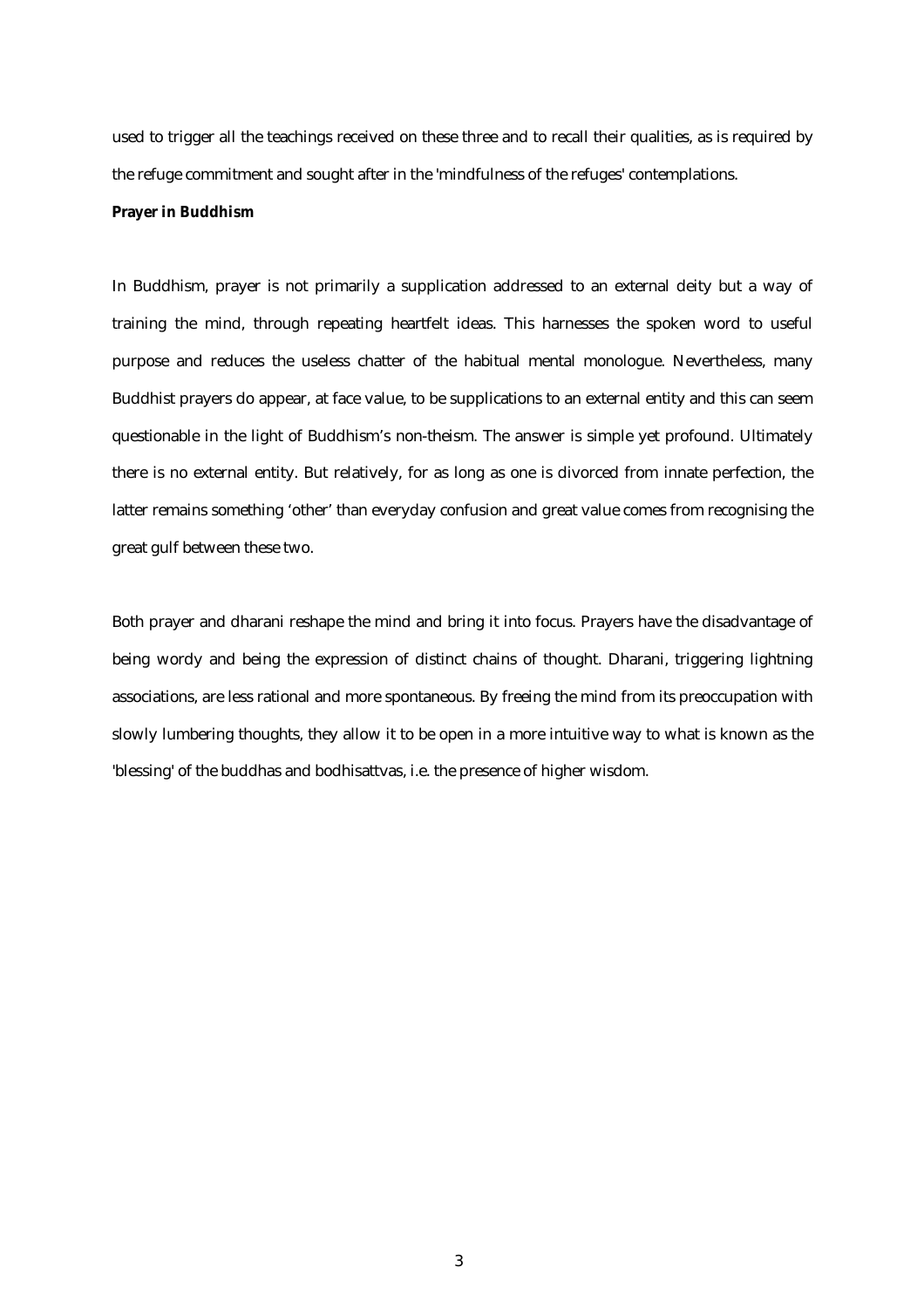## **Mantra - the power of naming**

Mantra is dharani used for evocation, either of mortal worldly deities or of immortal, timeless realities. The magic of linking names with objects must have fascinated humankind ever since language began. The notion of invoking a force by uttering its name  $-$  or, better, its secret name  $$ has been current in cultures all over the world for many thousands of years. Some of the earliest Buddhist scriptures, such as the *Digha-Nikaya* and the *Ratana Sutta* contain 'prayers for safety' (*parittas*), chanted to protect meditators from non-human spirits or from the perils of snakes and wild animals in the jungle, while absorbed in contemplation.

Even a dangerous dog can lovingly protect its master and friends. Although their conduct may not always be ideally Buddhist, many local gods, spirits or even demons are believed to protect meditators as individuals and the Buddhist faith in general. Their help is summoned by performing the relevant ritual and reciting their secret names, embodied in their mantras. The secret name is imparted only to those responsible enough to use it, through a ceremony of initiation and empowerment. The fact that only enlightened masters and their morally-responsible followers know and use this name is seen as preserving an area of spirituality which remains purely beneficent and altruistic: a psychic territory unmarred by the misuse of power so common in the ordinary world and in egocentric magic.

Some mantras have, by contrast, been made very public. All over Tibet and the Himalayan region one encounters the *Om Mani Padme Hung* mantra carved onto rocks. In Eastern Tibet there is a famous wall of Mani stones, 1½ kilometres long, initiated by Patrul Rinpoche in the nineteenth century. The Kalachakra mantra, with its beautifully interwoven letters reminiscent of Arabian calligraphy, is often seen on buildings or on amulets (*gau*) and is widely used as a barrier to deflect negative energies. The *Om Ah Hung Vajra Guru Padma Siddhi Hung* mantra of Padmasambhava has also entered the public domain. These mantras, and those of the female bodhisattva Tara and the male Manjusri, are frequently found on prayer flags. The *Om Padmo Usnisa Vimalay Hung Pay* mantra is placed over door lintels to protect and bless those who pass through them.

Mantra is not restricted to invoking protection. It is a vital part of vajrayana ritual, a discovery of the